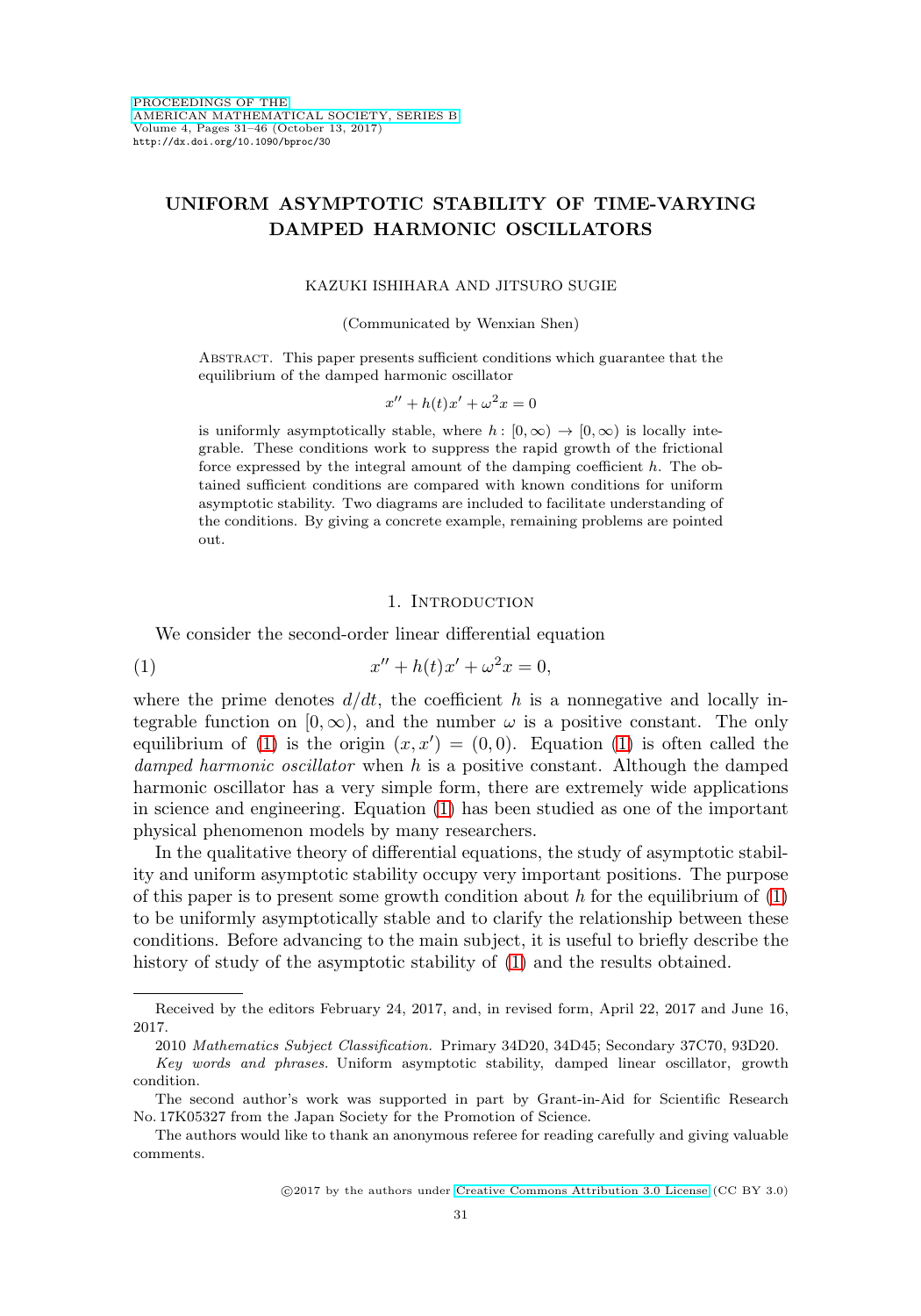Since equation [\(1\)](#page-0-0) is linear, if the equilibrium is attractive, then it is stable. Hence, we need only show that each solution of [\(1\)](#page-0-0) and its derivative tend to zero as  $t \to \infty$  in order to prove that the equilibrium is asymptotically stable. Many efforts have been made to find sufficient (also necessary and sufficient) conditions which guarantee that the equilibrium of [\(1\)](#page-0-0) is asymptotically stable (for example, see  $[1,3,4,9-13,16,18,19,21,24-27,31]$  $[1,3,4,9-13,16,18,19,21,24-27,31]$  $[1,3,4,9-13,16,18,19,21,24-27,31]$  $[1,3,4,9-13,16,18,19,21,24-27,31]$  $[1,3,4,9-13,16,18,19,21,24-27,31]$  $[1,3,4,9-13,16,18,19,21,24-27,31]$  $[1,3,4,9-13,16,18,19,21,24-27,31]$  $[1,3,4,9-13,16,18,19,21,24-27,31]$  $[1,3,4,9-13,16,18,19,21,24-27,31]$  $[1,3,4,9-13,16,18,19,21,24-27,31]$  $[1,3,4,9-13,16,18,19,21,24-27,31]$  $[1,3,4,9-13,16,18,19,21,24-27,31]$ . Among them, we should mention especially the criterion given by Smith [\[21,](#page-14-5) Theorems 1 and 2]. Let

$$
H(t) = \int_0^t h(s)ds.
$$

Then the following result holds.

**Theorem A.** Suppose that

<span id="page-1-0"></span>(2) *there exists an* 
$$
\underline{h} > 0
$$
 *such that*  $h(t) \geq \underline{h}$  *for*  $t \geq 0$ .

Then the equilibrium of  $(1)$  is asymptotically stable if and only if

<span id="page-1-1"></span>(S) 
$$
\int_0^\infty \frac{\int_0^t e^{H(s)} ds}{e^{H(t)}} dt = \infty.
$$

When h satisfies condition [\(2\)](#page-1-0), namely, h has a positive lower bound h, it is often called *large damping*. Smith's condition  $(S)$  is satisfied when h has an upper bound  $\overline{h}$  or  $h(t) = t$ . On the other hand, condition [\(S\)](#page-1-1) is not satisfied when  $h(t) = t^2$ (for the proof, see [\[11\]](#page-14-8)). From these facts, we see that condition [\(S\)](#page-1-1) prohibits rapid growth of the damping coefficient  $h$ . Since condition  $(S)$  is necessary and sufficient for the asymptotic stability of  $(1)$ , it is not too much to say that condition  $(S)$  is very excellent. However, the weak point is that it is hard to check whether condition [\(S\)](#page-1-1) is satisfied or not. Although Artstein and Infante [\[1\]](#page-13-0) did not point out this fact, they gave another growth condition that guarantees the asymptotic stability of [\(1\)](#page-0-0) as follows.

**Theorem B.** Suppose that condition [\(2\)](#page-1-0) holds. Then

<span id="page-1-2"></span>(A) 
$$
\limsup_{t \to \infty} \frac{H(t)}{t^2} < \infty
$$

implies that the equilibrium of [\(1\)](#page-0-0) is asymptotically stable.

Artstein and Infante's condition  $(A)$  requires that  $H$  has to grow more slowly than  $t^2$ . Artstein and Infante [\[1\]](#page-13-0) also showed that the exponent 2 of t is best possible in the sense that it cannot be replaced by  $2 + \varepsilon$  for any  $\varepsilon > 0$ . Of course, condition [\(A\)](#page-1-2) is not as sharp as condition [\(S\)](#page-1-1). For example, consider  $h(t) = (2 + t) \log(2 + t)$ . Then it is clear that  $H(t)/t^2$  is unbounded. Hence, condition [\(A\)](#page-1-2) is not satisfied. However, by means of Ballieu and Peiffer's result [\[3,](#page-13-1) Corollary 7], we can verify that the equilibrium of [\(1\)](#page-0-0) is asymptotically stable in this example.

The advantage of condition [\(A\)](#page-1-2) is that it is easy to check. When an indefinite integral  $H$  of  $h$  is found, we may judge whether condition  $(A)$  is satisfied or not. By numerical computation, it may be easy to check condition [\(A\)](#page-1-2). However, it is very hard to confirm condition [\(S\)](#page-1-1) even with numerical computation.

Since condition [\(A\)](#page-1-2) is merely a sufficient condition for the asymptotic stability of [\(1\)](#page-0-0), it follows from condition [\(S\)](#page-1-1). From another viewpoint, Hatvani et al. [\[11\]](#page-14-8)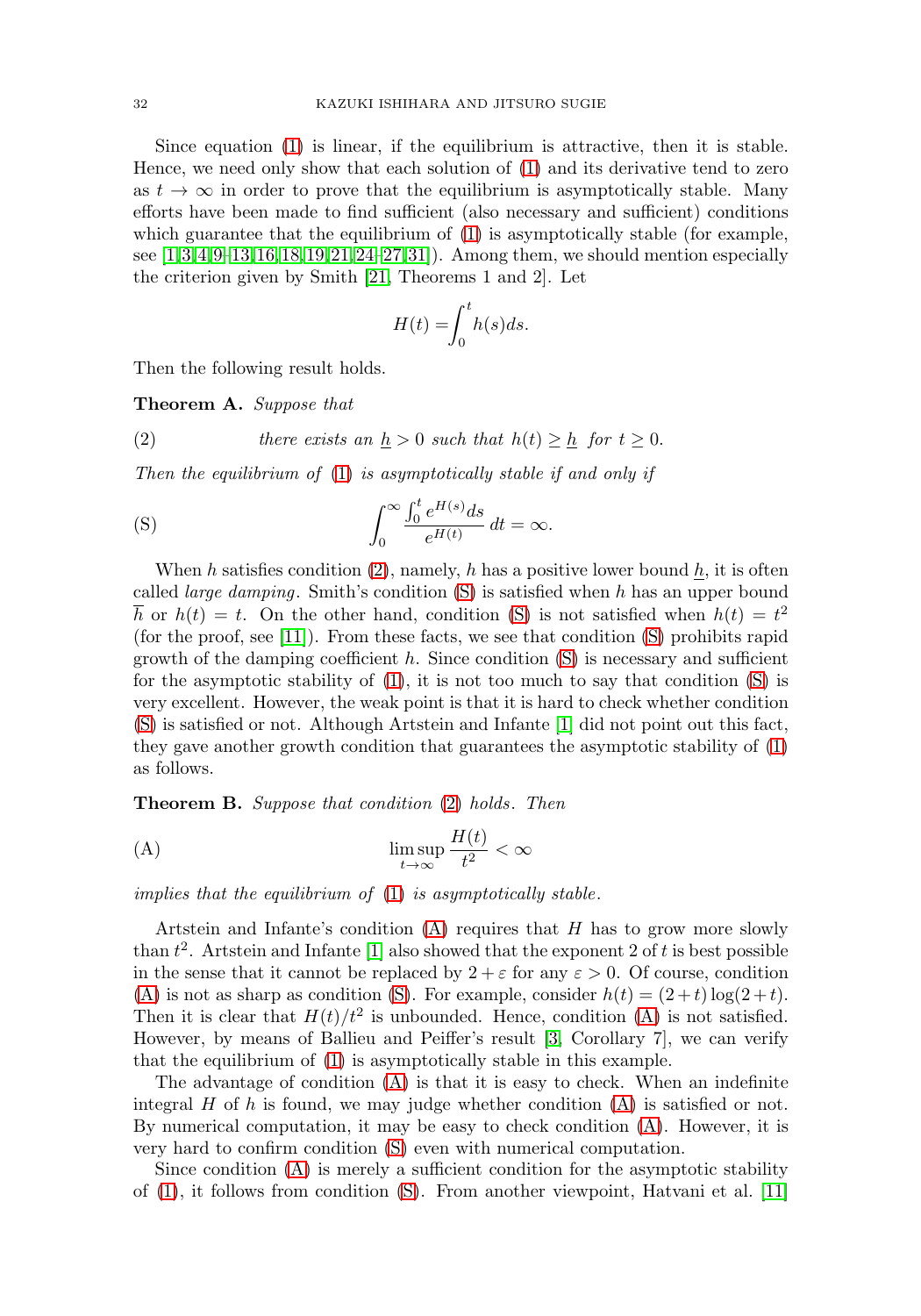verified that condition [\(A\)](#page-1-2) implies condition [\(S\)](#page-1-1). They proved that condition [\(S\)](#page-1-1) is equivalent to the discrete growth condition

<span id="page-2-0"></span>(D) 
$$
\sum_{n=1}^{\infty} (H^{-1}(nc) - H^{-1}((n-1)c))^2 = \infty \text{ for any } c > 0,
$$

where

$$
H^{-1}(s) \stackrel{\text{def}}{=} \min\bigl\{ t \in [0, \infty) \colon H(t) \ge s \bigr\}, \quad s \in [0, \infty),
$$

provided that  $H(t)$  diverges to  $\infty$  as  $t \to \infty$  (see [\[11,](#page-14-8) Theorem 1.1]). They also showed that condition  $(A)$  implies condition  $(D)$  in the proof of Corollary 3.7 in [\[11\]](#page-14-8) (see also [\[1\]](#page-13-0)). Moreover, they gave another growth condition,

<span id="page-2-1"></span>(H) 
$$
\sum_{i=N}^{\infty} \frac{1}{\int_{i-1}^{i} h(s)ds} = \infty,
$$

for any fixed natural number  $N$  (their original form is slightly different) and clarified that condition [\(H\)](#page-2-1) implies condition [\(D\)](#page-2-0) under certain conditions including condition  $(2)$  (see [\[11,](#page-14-8) Corollary 3.6]). We can show that condition  $(A)$  implies condition [\(H\)](#page-2-1) by using Artstein and Infante's result [\[1,](#page-13-0) Lemma] (for the proof, see Appendix). To sum up, we have the following diagram.

(2)  
\n
$$
\downarrow
$$
\n(A) \Longrightarrow (H)  
\n(2) \longrightarrow \Downarrow \swarrow \leftarrow \lim\_{t \to \infty} x'(t) = 0, \text{ certain conditions}\n(D) \Leftrightarrow (S) \Leftrightarrow [AS] \qquad \uparrow \qquad (2)  
\n
$$
\lim_{t \to \infty} H(t) = \infty \leftarrow (2)
$$

FIGURE 1. The marks " $\longrightarrow$ ", " $\Longrightarrow$ ", " $\Longleftrightarrow$ " and [AS] mean "addition to", "implies", "if and only if" and the asymptotic stability of [\(1\)](#page-0-0), respectively.

The equilibrium of [\(1\)](#page-0-0) is said to be *asymptotically stable* [AS] if

$$
\lim_{t \to \infty} x(t) = \lim_{t \to \infty} x'(t) = 0
$$

for every solution  $x$  of [\(1\)](#page-0-0). As is well known, the equilibrium is not necessarily uniformly asymptotically stable even if it is [AS]. We need to check that each solution of [\(1\)](#page-0-0) and its derivative converge to zero with the speed of the same level in order to prove that the equilibrium is uniformly asymptotically stable. In this sense, we need to pay close attention to the analysis of uniform asymptotic stability.

To strictly describe definitions, we give some notation. Let  $\mathbf{x}(t) = (x(t), x'(t))$ and  $\mathbf{x}_0 \in \mathbb{R}^2$ , and let  $\|\cdot\|$  be any suitable norm. We denote the solution of [\(1\)](#page-0-0) through  $(t_0, \mathbf{x}_0)$  by  $\mathbf{x}(t; t_0, \mathbf{x}_0)$ . The uniqueness of solutions of [\(1\)](#page-0-0) is guaranteed for the initial value problem.

The equilibrium is said to be *eventually uniformly stable* [EvUS] if for any  $\varepsilon > 0$ , there exist an  $\alpha(\varepsilon) \geq 0$  and a  $\delta(\varepsilon) > 0$  such that  $\|\mathbf{x}_0\| < \delta$  and  $t_0 \geq \alpha$  imply that  $\|\mathbf{x}(t; t_0, \mathbf{x}_0)\| < \varepsilon$  for all  $t \geq t_0$ . If we can choose  $\alpha(\varepsilon) = 0$ , the equilibrium is said to be uniformly stable [US]. The equilibrium is said to be eventually uniformly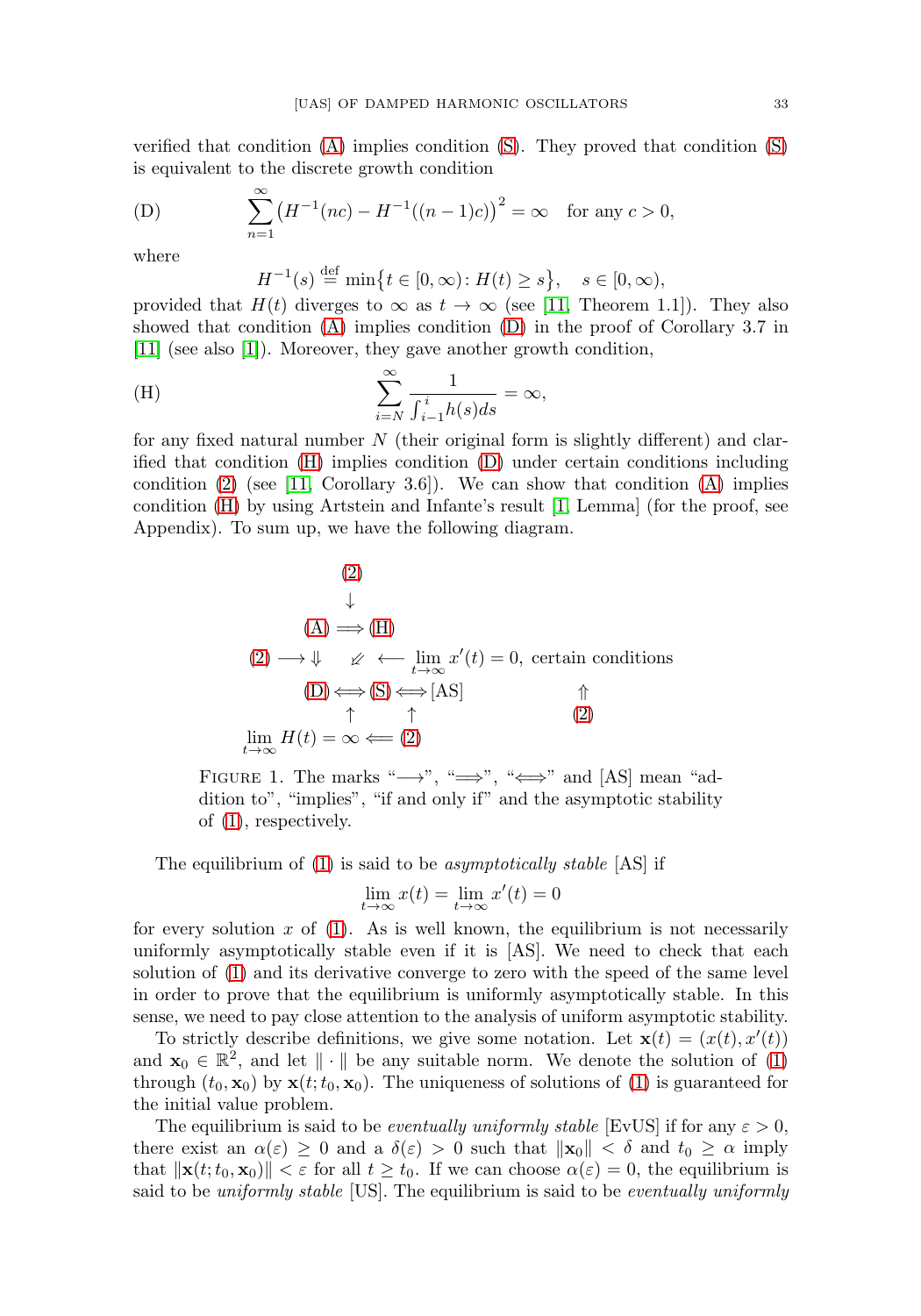attractive [EvUA] if there exist an  $\alpha_0 \geq 0$  and a  $\delta_0 > 0$ , and if for every  $\eta > 0$  there is  $\mathbf{a} \ T(\eta) > 0$  such that  $t_0 \geq \alpha_0$  and  $\|\mathbf{x}_0\| < \delta_0$  imply that  $\|\mathbf{x}(t; t_0, \mathbf{x}_0)\| < \eta$  for all  $t \geq$  $t_0+T(\eta)$ . If we can choose  $\alpha_0=0$ , the equilibrium is said to be uniformly attractive [UA]. The equilibrium is eventually uniformly asymptotically stable [EvUAS] if it is [EvUS] and [EvUA]. The equilibrium is uniformly asymptotically stable [UAS] if it is [US] and [UA]. With respect to the various definitions of stability, the reader may refer to the books  $[2, 5, 6, 15, 20, 32]$  $[2, 5, 6, 15, 20, 32]$  $[2, 5, 6, 15, 20, 32]$  $[2, 5, 6, 15, 20, 32]$  $[2, 5, 6, 15, 20, 32]$  $[2, 5, 6, 15, 20, 32]$  for example.

It is well known that the equilibrium of [\(1\)](#page-0-0) is uniformly asymptotically stable if and only if it is *exponentially asymptotically stable* [ExpAS]; namely, there exists a  $\kappa > 0$  and, for any  $\varepsilon > 0$ , there exists a  $\delta(\varepsilon) > 0$  such that  $t_0 \geq 0$  and  $\|\mathbf{x}_0\| < \delta(\varepsilon)$ imply that  $\|\mathbf{x}(t;t_0,\mathbf{x}_0)\| < \varepsilon \exp(-\kappa(t-t_0))$  for all  $t \geq t_0$ . If the equilibrium of [\(1\)](#page-0-0) is [ExpAS], then the existence of a good Lyapunov function  $V(\cdot, \cdot)$ :  $[0, \infty) \times \mathbb{R}^n \to \mathbb{R}$ that satisfies the following conditions is guaranteed:

(i) 
$$
a(||\mathbf{x}||) \le V(t, \mathbf{x}) \le b(||\mathbf{x}||)
$$
,

(ii) 
$$
\dot{V}_{(1)}(t, \mathbf{x}) \leq -c(||\mathbf{x}||)
$$
 or  $\dot{V}_{(1)}(t, \mathbf{x}) \leq -dV(t, \mathbf{x}),$ 

(iii)  $|V(t, \mathbf{x}_1) - V(t, \mathbf{x}_2)| \leq f(t) ||\mathbf{x}_1 - \mathbf{x}_2||$ 

on  $[0, \infty) \times \mathbb{R}^n$ , where a, b and c are continuous increasing and positive definite functions,  $d$  is a positive constant and  $f$  is a positive suitable function (this is called a converse theorem on [UAS]). However, if the zero solution of [\(1\)](#page-0-0) is merely only asymptotically stable, such a good Lyapunov function does not necessarily exist. This is a big difference between [UAS] and [AS]. By using the converse theorem on [UAS], we can show that the uniform asymptotic stability is maintained even if a small perturbation term is added to equation [\(1\)](#page-0-0). Small errors cannot be ignored in model design. For this reason, it is necessary to consider the perturbation problem in actual phenomena analysis. From this point of view, the study of [UAS] is very important.

In this paper, we use the terminology "uniformly with respect to  $\sigma \geq 0$ ". This means the following: Let  $f_{\sigma} : \mathbb{R} \to \mathbb{R}$  be a family of functions parametrized by  $\sigma \geq 0$ . We say that  $\lim_{t\to\infty} f_{\sigma}(t) = \infty$  uniformly with respect to  $\sigma \geq 0$  if, and only if, for any  $M > 0$  there exists a  $T \geq 0$  such that  $\sigma \geq 0$  and  $t \geq T$  imply  $f_{\sigma}(t) \geq M$ . We also use the symbol  $[c]$  to mean the greatest integer that is less than or equal to a real number c.

Sugie and Onitsuka [\[30,](#page-15-2) Theorem 1.1] gave the following result.

<span id="page-3-2"></span>**Theorem C.** Suppose that

<span id="page-3-0"></span>(3) 
$$
\liminf_{t \to \infty} \int_{t}^{t+d} h(s)ds > 0 \text{ for every } d > 0.
$$

If

<span id="page-3-1"></span>(4) 
$$
\lim_{t \to \infty} \int_{\sigma}^{t+\sigma} \frac{\int_{\sigma}^{s} e^{H(\tau)} d\tau}{e^{H(s)}} ds = \infty \text{ uniformly with respect to } \sigma \ge 0,
$$

then the equilibrium of [\(1\)](#page-0-0) is uniformly asymptotically stable.

When condition [\(3\)](#page-3-0) holds, the damping coefficient h is said to be *integrally* positive. The concept of the integral positivity was introduced by Matrosov [\[14\]](#page-14-11) (see also  $[7-9, 17, 24, 28, 29]$  $[7-9, 17, 24, 28, 29]$  $[7-9, 17, 24, 28, 29]$  $[7-9, 17, 24, 28, 29]$  $[7-9, 17, 24, 28, 29]$  $[7-9, 17, 24, 28, 29]$ ). It is obvious that condition  $(2)$  implies condition  $(3)$ . However, the converse is not always true. Integrally positive functions are allowed to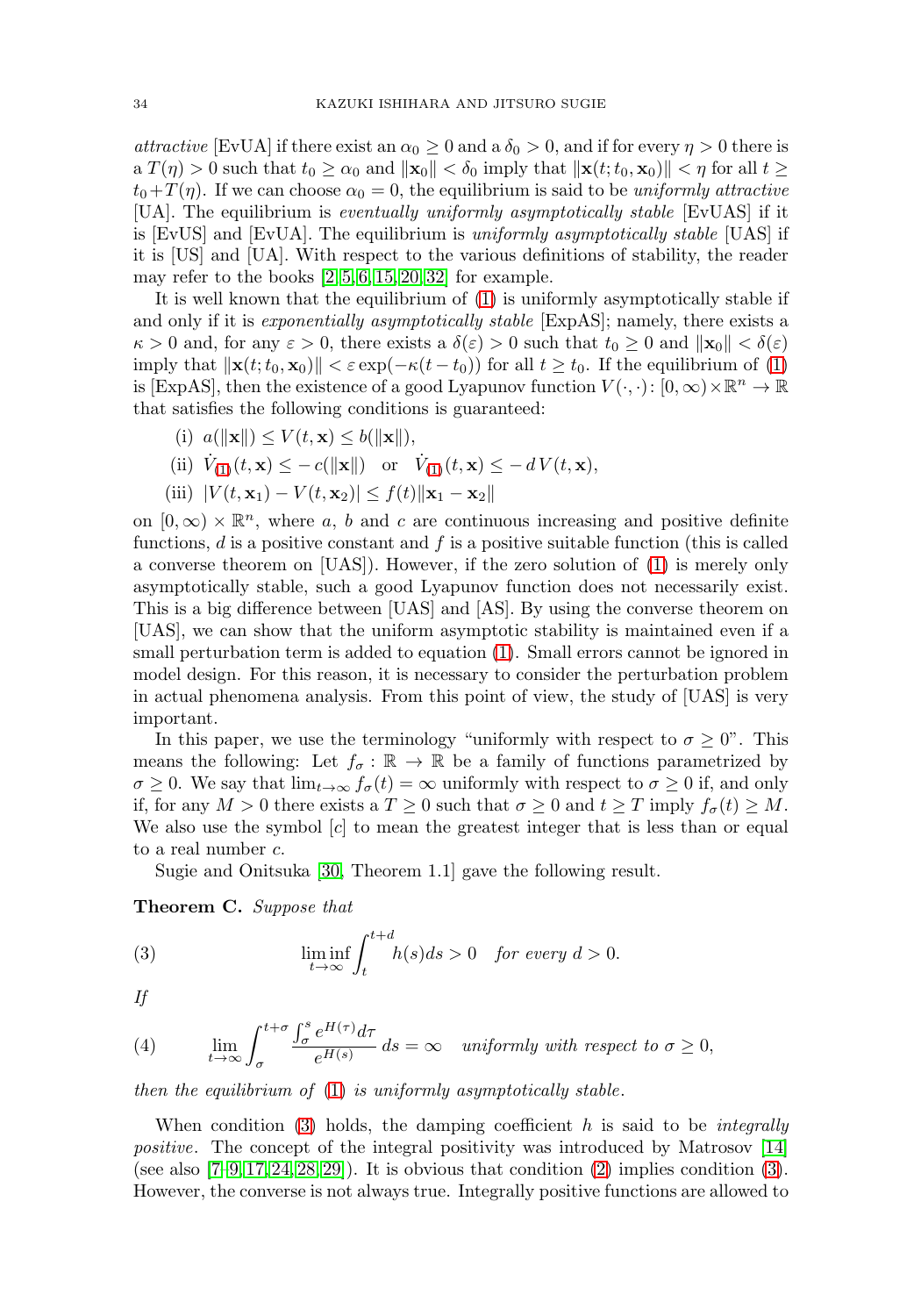have an infinite number of zeros. A typical example of integrally positive functions is  $\sin^2 t$ .

Let us compare condition  $(4)$  with condition  $(S)$ . We notice that both are double integrals of  $\exp(H(\tau) - H(s))$ . Condition [\(4\)](#page-3-1) requires that this double integral diverges uniformly with respect to  $\sigma$ . On the other hand, condition [\(S\)](#page-1-1) only needs to diverge when  $\sigma = 0$ . Hence, we may say that [\(4\)](#page-3-1) is a uniform divergence condition. A growth condition similar to condition [\(4\)](#page-3-1) was first presented by Hatvani [\[9,](#page-14-0) Theorem 2.5] as a sufficient condition for the zero solution of a certain two-dimensional linear system to become asymptotically stable.

By the same method as in the proof of Theorem [C,](#page-3-2) we can obtain the following result.

<span id="page-4-4"></span>**Theorem D.** Suppose that condition [\(3\)](#page-3-0) holds. If

<span id="page-4-1"></span>(SU) *there exists an* 
$$
m \ge 0
$$
 *such that*  $\lim_{t \to \infty} \int_{\sigma}^{t+\sigma} \frac{\int_{\sigma}^{s} e^{H(\tau)} d\tau}{e^{H(s)}} ds = \infty$   
 *uniformly with respect to*  $\sigma \ge m$ ,

then the equilibrium of [\(1\)](#page-0-0) is eventually uniformly asymptotically stable.

For nonlinear differential equations, the concept of [EvUAS] is different from that of [UAS]. Of course, the equilibrium is uniformly asymptotically stable, so it is eventually uniformly asymptotically stable; namely, [UAS] implies [EvUAS]. Strauss and Yorke [\[22,](#page-14-14) Lemma 2.7] gave a necessary and sufficient condition for the converse to be true as follows (see also [\[23\]](#page-14-15)).

<span id="page-4-0"></span>**Theorem E.** Suppose that the equilibrium is eventually uniformly asymptotically stable. Then it is uniformly asymptotically stable if and only if the zero function is a unique solution defined on the interval  $[t_0, \infty)$ .

Since equation [\(1\)](#page-0-0) is linear, from Theorem [E](#page-4-0) it turns out that [EvUAS] is equivalent to [UAS]. Hence, condition [\(SU\)](#page-4-1) is a growth condition on uniform asymptotic stability. In this paper, based on the uniform divergence condition [\(SU\)](#page-4-1), we intend to present other growth conditions on uniform asymptotic stability and give a correlation diagram showing their relation.

### 2. CONDITIONS FOR SUPPRESSING THE RAPID GROWTH OF  $h$

As mentioned in Section 1, Hatvani et al. [\[11\]](#page-14-8) presented the discrete growth condition for the asymptotic stability of [\(1\)](#page-0-0), which is equivalent to Smith's condition [\(S\)](#page-1-1). Inspired by this result, Sugie and Onitsuka [\[30,](#page-15-2) Theorem 4.2] gave the discrete growth condition

<span id="page-4-2"></span>(5) 
$$
\lim_{n \to \infty} \sum_{i=N}^{n+N} (H^{-1}(i) - H^{-1}(i-1))^2 = \infty \text{ uniformly with respect to } N \in \mathbb{N},
$$

for uniform asymptotic stability of [\(1\)](#page-0-0) and proved that condition [\(5\)](#page-4-2) implies the uniform divergence condition [\(4\)](#page-3-1) under the assumption [\(3\)](#page-3-0). Using the same idea, we can show that

<span id="page-4-3"></span>(DU) there exists an  $N^* \in \mathbb{N}$  such that  $\lim_{n \to \infty}$ n  $\sum$  $+N$  $i = N$  $(H^{-1}(i) - H^{-1}(i-1))^2 = \infty$ uniformly with respect to  $N \geq N^*$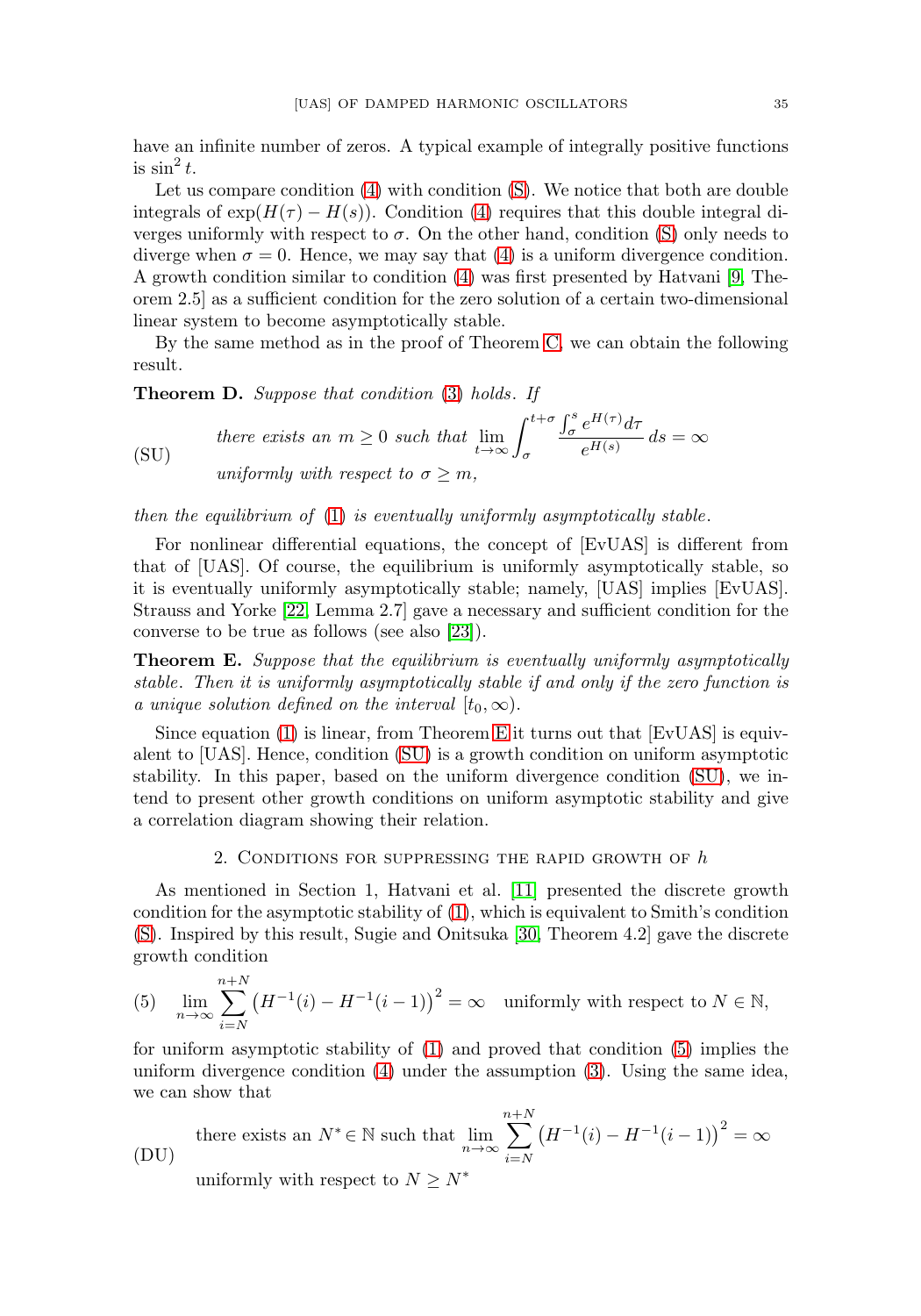implies condition [\(SU\)](#page-4-1). We may regard condition [\(DU\)](#page-4-3) as a discrete version of [\(D\)](#page-2-0).

Unfortunately, in general, it is not so easy to check whether a given  $h$  satisfies conditions [\(SU\)](#page-4-1) and [\(DU\)](#page-4-3). In this section, we propose other growth conditions corresponding to conditions [\(A\)](#page-1-2) and [\(H\)](#page-2-1) given by Artstein and Infante [\[1\]](#page-13-0) and Hatvani et al. [\[11\]](#page-14-8), respectively. We also reveal implications between conditions [\(SU\)](#page-4-1), [\(DU\)](#page-4-3) and these new growth conditions.

<span id="page-5-3"></span>**Theorem 1.** Suppose that  $\lim_{t\to\infty} H(t) = \infty$ . If there exists an  $\varepsilon_0 > 0$  and an  $m \geq 0$  such that

<span id="page-5-0"></span>(AU) 
$$
\limsup_{t \to \infty} \frac{1}{t^{2-\varepsilon_0}} \int_{\tau}^{t+\tau} h(s) ds < \infty \text{ uniformly with respect to } \tau \ge m,
$$

then condition [\(DU\)](#page-4-3) holds.

*Remark* 1. If condition [\(3\)](#page-3-0) is satisfied, then  $\lim_{t\to\infty} H(t) = \infty$ . Condition [\(AU\)](#page-5-0) is a uniform convergence version of condition [\(A\)](#page-1-2) of Artstein and Infante [\[1\]](#page-13-0).

<span id="page-5-4"></span>**Theorem 2.** Suppose that

<span id="page-5-1"></span>(6) there exists an 
$$
N \in \mathbb{N}
$$
 such that  $a_n \stackrel{\text{def}}{=} \int_{n-1}^n h(s)ds > 0$  for all  $n \ge N$ .

If condition [\(AU\)](#page-5-0) is satisfied, then

<span id="page-5-2"></span>(HU) *there exists an* 
$$
N^* \in \mathbb{N}
$$
 *such that*  $\lim_{n \to \infty} \sum_{i=N}^{n+N} \frac{1}{\int_{i-1}^i h(s)ds} = \infty$   
*uniformly with respect to*  $N \ge N^*$ .

Remark 2. Condition [\(3\)](#page-3-0) implies condition [\(6\)](#page-5-1). Condition [\(HU\)](#page-5-2) is a uniform divergence version of condition [\(H\)](#page-2-1) of Hatvani et al. [\[11\]](#page-14-8).

<span id="page-5-5"></span>**Theorem 3.** Suppose that

there exists a  $T > 0$  such that  $1/h$  is a bounded function on  $[T, \infty)$ 

<span id="page-5-6"></span>(7)

and  $(1/h)'$  is a function on  $[T, \infty)$  that is bounded from above.

Then condition [\(HU\)](#page-5-2) yields condition [\(SU\)](#page-4-1).

Combining Theorems [1,](#page-5-3) [2](#page-5-4) and [3](#page-5-5) with Theorems [D](#page-4-4) and [E,](#page-4-0) we can give the diagram for [UAS] shown in Figure 2:

$$
(3) \implies (6)
$$
  
\n
$$
\downarrow \qquad (2) \implies (3)
$$
  
\n
$$
\lim_{t \to \infty} H(t) = \infty \longrightarrow \Downarrow \qquad \Downarrow \longleftarrow (7)
$$
  
\n
$$
\uparrow \qquad (DU) \implies (SU) \implies [UAS]
$$
  
\n
$$
(3) \qquad \uparrow \qquad \uparrow
$$
  
\n
$$
(3) \qquad (3)
$$

FIGURE 2. The marks " $\longrightarrow$ ", " $\implies$ ", " $\iff$ " and [UAS] mean "addition to", "implies", "if and only if" and the uniform asymptotic stability of [\(1\)](#page-0-0), respectively.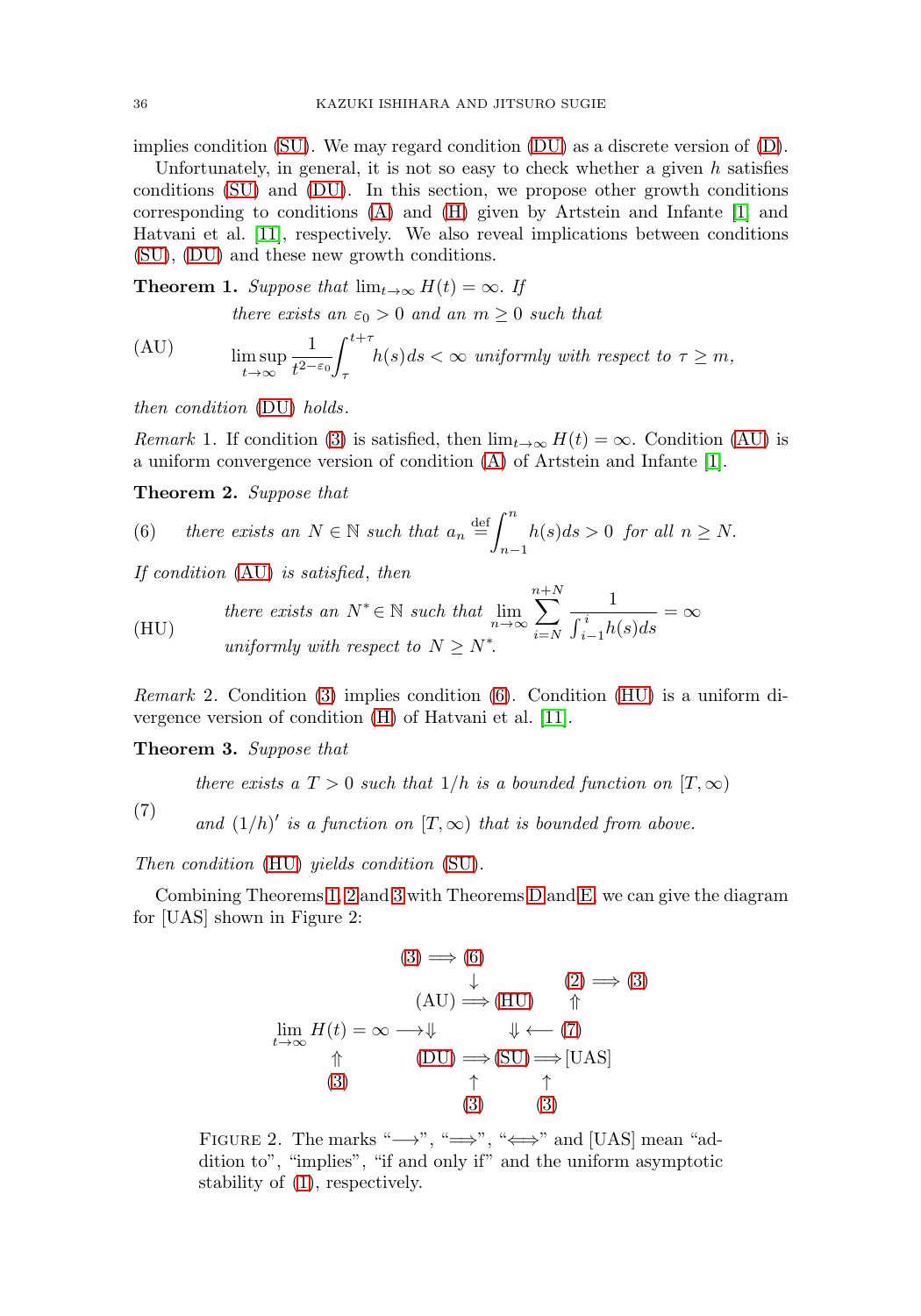# 3. Proofs

*Proof of Theorem* [1](#page-5-3). Let  $t_0 = 0$  and  $t_n = H^{-1}(n)$  for all  $n \in \mathbb{N}$ . Since  $\lim_{t\to\infty} H(t)$  $= \infty$ , the sequence  $\{t_n\}$  is increasing and diverges to  $\infty$  as  $n \to \infty$ . Hence, we can choose an  $N^* \in \mathbb{N}$  so that

$$
t_{N^*-1}\geq m.
$$

Define  $\Delta t_n = t_n - t_{n-1}$ . In order to show condition [\(DU\)](#page-4-3), it suffices to show that for any  $L > 0$  there exists an  $M(L) \in \mathbb{N}$  such that  $n \geq M$  implies that

$$
\sum_{i=N}^{n+N} (\Delta t_i)^2 > L
$$

for any  $N \geq N^*$ . From [\(AU\)](#page-5-0) it follows that

there exists a 
$$
K > 0
$$
 and a  $T > 0$  such that  $\tau \ge m$ 

<span id="page-6-0"></span>(8) implies that 
$$
\int_{\tau}^{t+\tau} h(s) ds < K t^{2-\varepsilon_0}
$$
 for  $t \geq T$ . For any  $L > 0$ , let

<span id="page-6-1"></span>(9) 
$$
M(L) = \max\left\{1, \left[KT^{2-\varepsilon_0}\right], \left[K^{2/\varepsilon_0}L^{(2-\varepsilon_0)/\varepsilon_0}\right]\right\} \in \mathbb{N}.
$$

Suppose that there exists an  $N_0 \in \mathbb{N}$  with  $N_0 \geq N^*$  such that

$$
t_{N_0+M} < t_{N_0-1} + T.
$$

Then, since H is an increasing function on  $[0, \infty)$  and  $H(t_n) = n$  for all  $n \in \mathbb{N}$ , we see that

$$
N_0 + M = H(t_{N_0+M}) \le H(t_{N_0-1} + T)
$$
  
=  $H(t_{N_0-1}) + \int_{t_{N_0-1}}^{t_{N_0-1} + T} h(s) ds$   
=  $N_0 - 1 + \int_{t_{N_0-1}}^{t_{N_0-1} + T} h(s) ds.$ 

Since  $\{t_n\}$  is an increasing sequence, we see that  $t_{N_0-1} \geq t_{N^*-1} \geq m$ . Using [\(8\)](#page-6-0) with  $\tau = t_{N_0-1}$  and  $t = T$ , we obtain

$$
\int_{t_{N_0-1}}^{t_{N_0-1}+T} h(s)ds < KT^{2-\varepsilon_0}.
$$

Hence, we have

$$
M < KT^{2-\varepsilon_0} - 1.
$$

This contradicts [\(9\)](#page-6-1). We therefore conclude that

<span id="page-6-2"></span>(10) 
$$
t_{N+M} \ge t_{N-1} + T \quad \text{for any } N \ge N^*.
$$

We can rewrite [\(8\)](#page-6-0) as

<span id="page-6-3"></span>(11) 
$$
\int_{\tau}^{t} h(s)ds < K(t-\tau)^{2-\varepsilon_0} \quad \text{for} \ \ t \ge \tau + T.
$$

Using  $(10)$  and  $(11)$ , we get

$$
\int_{t_{N-1}}^{t_{N+M}} h(s)ds < K(t_{N+M} - t_{N-1})^{2-\varepsilon_0} \quad \text{for any } N \ge N^*.
$$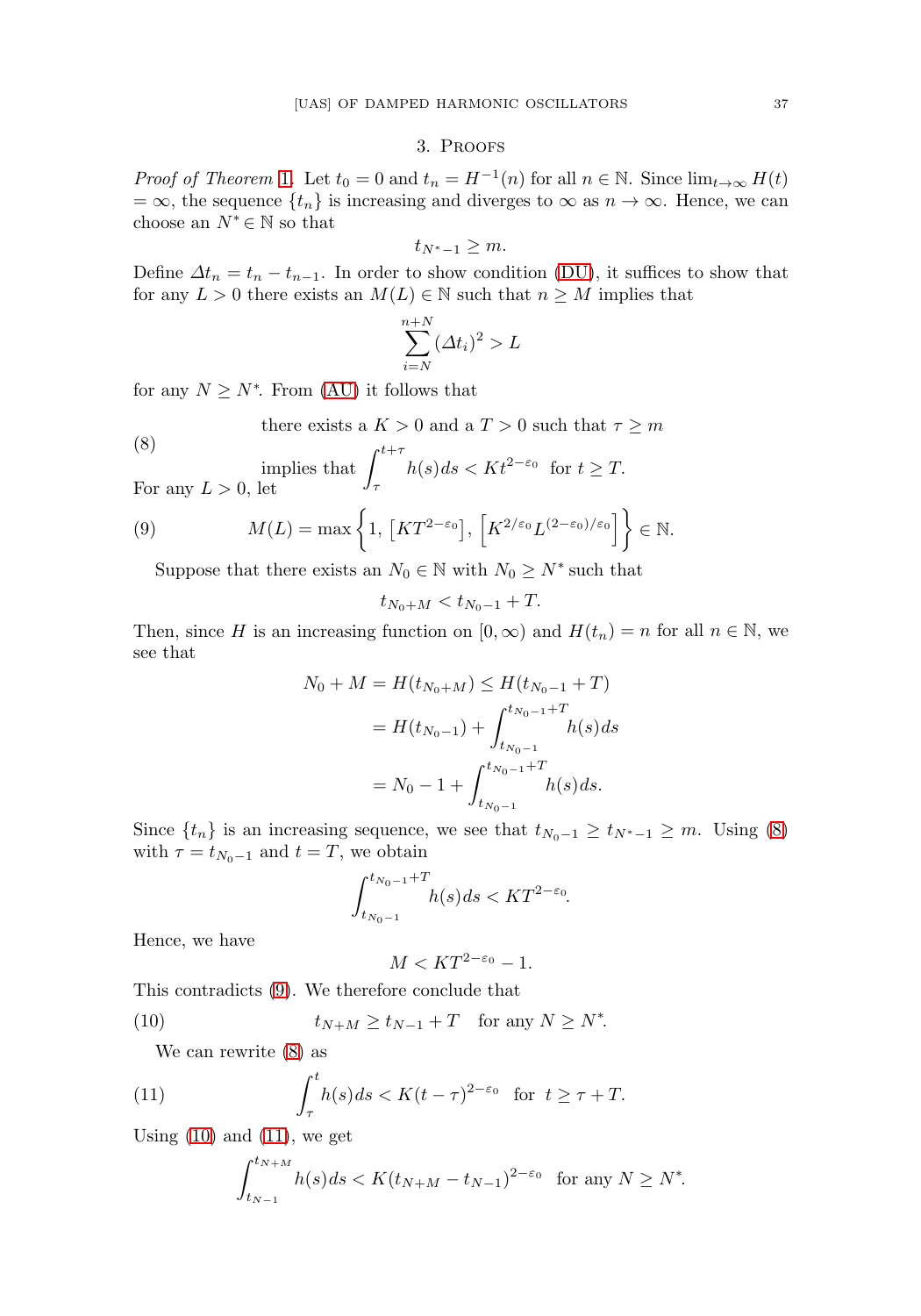Hence, we have

$$
\frac{M+1}{(t_{N+M}-t_{N-1})^{2-\varepsilon_0}} = \frac{H(t_{N+M}) - H(t_{N-1})}{(t_{N+M}-t_{N-1})^{2-\varepsilon_0}} \\
= \frac{1}{(t_{N+M}-t_{N-1})^{2-\varepsilon_0}} \int_{t_{N-1}}^{t_{N+M}} h(s)ds < K;
$$

that is,

<span id="page-7-0"></span>(12) 
$$
(t_{N+M} - t_{N-1})^{2-\epsilon_0} > \frac{M+1}{K} \text{ for any } N \ge N^*.
$$

By means of the Cauchy-Bunyakovski-Schwarz inequality, we have

$$
\left(\sum_{i=N}^{M+N} \Delta t_i\right)^2 \le \sum_{i=N}^{M+N} 1^2 \sum_{i=N}^{M+N} (\Delta t_i)^2 = (M+1) \sum_{i=N}^{M+N} (\Delta t_i)^2
$$

for any  $N \geq N^*$ . Hence, it follows from [\(12\)](#page-7-0) that  $n \geq N$  implies that

$$
\sum_{i=N}^{n+N} (\Delta t_i)^2 \ge \sum_{i=N}^{M+N} (\Delta t_i)^2 \ge \frac{1}{M+1} \left( \sum_{i=N}^{M+N} \Delta t_i \right)^2
$$
  
=  $\frac{1}{M+1} \left( \left( t_{N+M} - t_{N-1} \right)^{2-\varepsilon_0} \right)^{2/(2-\varepsilon_0)}$   
>  $\frac{1}{M+1} \left( \frac{M+1}{K} \right)^{2/(2-\varepsilon_0)} = \frac{(M+1)\varepsilon_0/(2-\varepsilon_0)}{K^{2/(2-\varepsilon_0)}}$ 

for any  $N \geq N^*$ . From [\(9\)](#page-6-1) it turns out that

$$
M > K^{2/\varepsilon_0} L^{(2-\varepsilon_0)/\varepsilon_0} - 1.
$$

Hence, we obtain

$$
\sum_{i=N}^{n+N} (\Delta t_i)^2 > L,
$$

 $\Box$ 

which is our desired estimate. This completes the proof.

Proof of Theorem [2](#page-5-4). Note that condition  $(8)$  holds as in the proof of Theorem [1.](#page-5-3) For any  $L > 0$ , let

<span id="page-7-1"></span>(13) 
$$
M(L) = \max\left\{1, [T], [(KL)^{1/\varepsilon_0}]\right\} \in \mathbb{N}.
$$

From [\(6\)](#page-5-1), we can find an  $N_* \in \mathbb{N}$  so that  $a_n > 0$  for  $n \geq N_*$ . Hence, we have

$$
(M+1)^{2} = \left(\sum_{i=N}^{M+N} 1\right)^{2} = \left(\sum_{i=N}^{M+N} \sqrt{a_{i}} \frac{1}{\sqrt{a_{i}}}\right)^{2}
$$

for any  $N \geq N_*$ . Using the Cauchy-Bunyakovski-Schwarz inequality, we obtain

$$
\left(\sum_{i=N}^{M+N} \sqrt{a_i} \frac{1}{\sqrt{a_i}}\right)^2 \le \sum_{i=N}^{M+N} a_i \sum_{i=N}^{M+N} \frac{1}{a_i} \quad \text{for any } N \ge N_*.
$$

Let

$$
N^* = \max\{m+1, N_*\}.
$$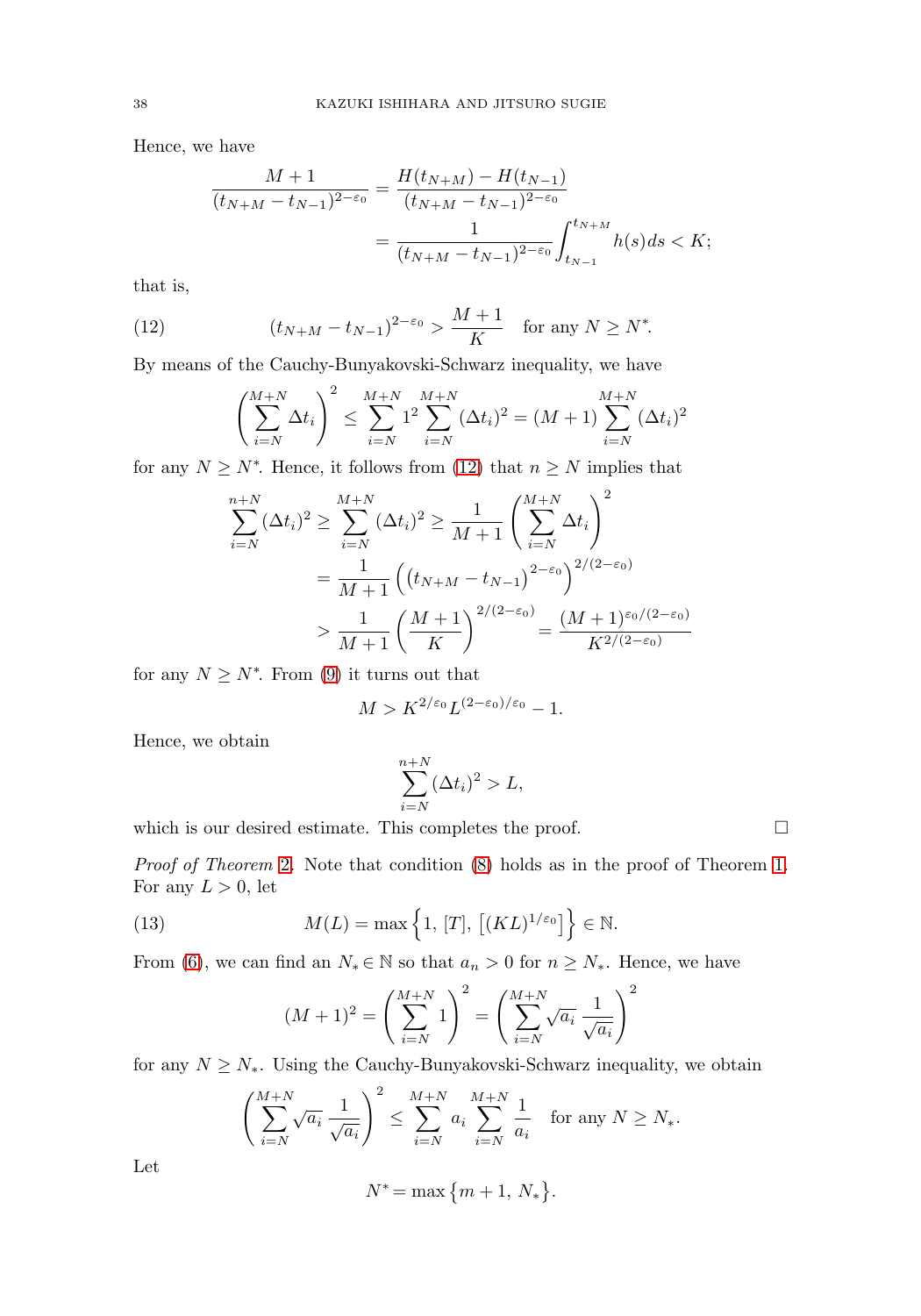From [\(13\)](#page-7-1) it turns out that  $M>T-1$ . It is obvious that  $N-1 \ge N^*-1 \ge m$  for  $N \geq N^*$ . Hence, we can use inequality [\(8\)](#page-6-0) with  $t = M + 1 > T$  and  $\tau = N - 1$  for any  $N \geq N^*$  and get

$$
\sum_{i=N}^{M+N} a_i = \int_{N-1}^{M+N} h(s)ds < K(M+1)^{2-\varepsilon_0}
$$

for  $N \geq N^*$ . We therefore conclude that

$$
\sum_{i=N}^{M+N} \frac{1}{a_i} > \frac{1}{K} (M+1)^{\varepsilon_0} \quad \text{for any } N \ge N^*.
$$

Using [\(13\)](#page-7-1) again, we obtain

$$
\sum_{i=N}^{n+N} \frac{1}{\int_{i-1}^{i} h(s)ds} \ge \sum_{i=N}^{M+N} \frac{1}{a_i} > \frac{1}{K} (M+1)^{\varepsilon_0} > L
$$

for any  $n \geq M$  and  $N \geq N^*$ , namely, condition [\(HU\)](#page-5-2).

By using the same method of Sugie and Onitsuka [\[30,](#page-15-2) Theorem 3.1], we can prove the following result (we omit the proof).

<span id="page-8-0"></span>**Lemma 4.** Suppose that there exists a function  $k : [0, \infty) \to [0, \infty)$  and a  $T > 0$ such that

$$
\begin{cases}\n0 \le h(t) \le k(t) \text{ for } t \ge T, \\
\frac{1}{k} \text{ is a bounded function on } [T, \infty), \text{ and} \\
\left(\frac{1}{k}\right)' \text{ is a function on } [T, \infty) \text{ that is bounded from above.} \n\end{cases}
$$

If

there exists an  $m \geq 0$  such that  $\lim_{t \to \infty} \int_{\sigma}^{t+\sigma}$ σ 1  $\frac{1}{k(s)} ds = \infty$ uniformly with respect to  $\sigma \geq m$ .

then condition [\(SU\)](#page-4-1) holds.

Remark 3. As can be seen from the condition  $(13)$ , the damping coefficient h need not even be differentiable.

Proof of Theorem [3](#page-5-5). In order to prove Theorem [3,](#page-5-5) it suffices, in view of Lemma [4,](#page-8-0) to show that

<span id="page-8-1"></span>(14) there exists an  $m \geq 0$  such that  $\lim_{t \to \infty} \int_{\sigma}^{t+\sigma}$ σ 1  $\frac{1}{h(s)} ds = \infty$ uniformly with respect to  $\sigma \geq m$ .

From [\(7\)](#page-5-6), we can find a  $c > 0$  and  $T^* > 0$  such that

$$
\frac{1}{h(t)} \le c \quad \text{for } t \ge T^*.
$$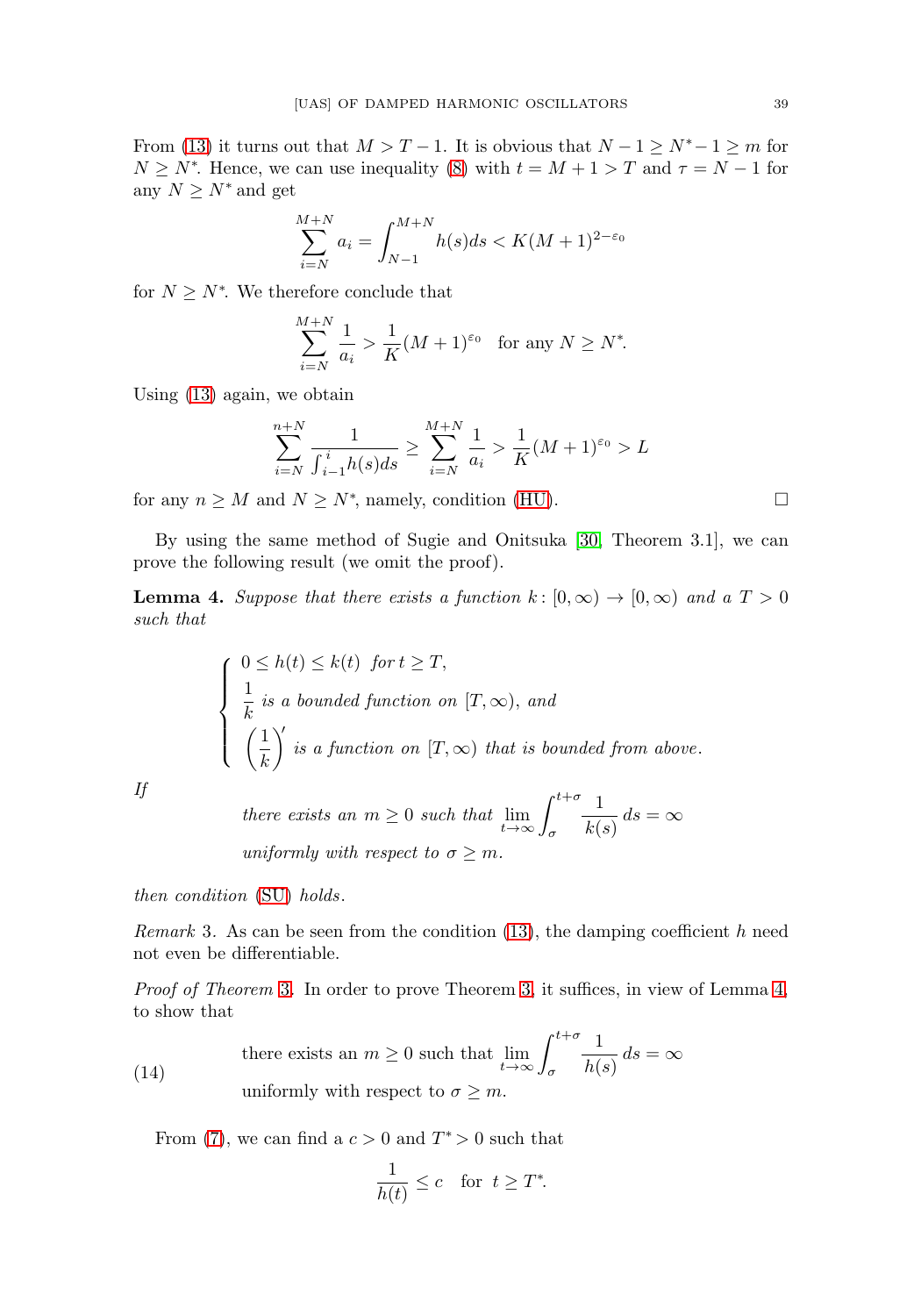Hence, we see that  $h(t) \geq 1/c > 0$  for all  $t \geq T^*$ . Let  $i^* = [T^*] + 2 \in \mathbb{N}$ . Then, by the Cauchy-Bunyakovski-Schwarz inequality, we obtain

$$
1 = \left(\int_{i-1}^i ds\right)^2 = \left(\int_{i-1}^i \sqrt{h(s)} \, \frac{1}{\sqrt{h(s)}} \, ds\right)^2 \le a_i \int_{i-1}^i \frac{1}{h(s)} \, ds,
$$

where  $\{a_i\}$  is the sequence given in Theorem [2.](#page-5-4) Hence, we have

$$
\int_{i-1}^{i} \frac{1}{h(s)} ds \ge \frac{1}{a_i} \quad \text{for all } i \ge i^*.
$$

Let  $N^{**} = \max\{N^*, i^*\}.$  Then, from condition [\(HU\)](#page-5-2) it turns out that

for any  $L > 0$  there exists an  $M(L) \in \mathbb{N}$  such that  $N \geq N^{**}$  implies that

<span id="page-9-0"></span>(15) 
$$
\int_{N-1}^{M+N} \frac{1}{h(s)} ds = \sum_{i=N}^{M+N} \int_{i-1}^{i} \frac{1}{h(s)} ds \ge \sum_{i=N}^{M+N} \frac{1}{a_i} > L.
$$

Let  $m = N^{**} - 1$ . Then, for any  $\sigma \geq m$ , there exists an  $N \in \mathbb{N}$  so that

$$
N-2 < \sigma \leq N-1.
$$

It is clear that  $N \ge N^{**}$ . Let  $T(L) = M(L) + 2$ . Then, using [\(15\)](#page-9-0), we get

$$
\int_{\sigma}^{t+\sigma} \frac{1}{h(s)} ds \ge \int_{N-1}^{T+N-2} \frac{1}{h(s)} ds = \int_{N-1}^{M+N} \frac{1}{h(s)} ds > L
$$

for  $t \geq T$ . Hence, condition [\(14\)](#page-8-1) is satisfied.  $\Box$ 

## 4. Discussion

As shown in Figure 2, condition [\(AU\)](#page-5-0) is the most concise condition which guarantees that the equilibrium of [\(1\)](#page-0-0) is uniformly asymptotically stable. By contrast, the condition that is harder to check is condition [\(SU\)](#page-4-1), which includes other conditions. In particular, it is difficult to judge whether the divergence of the double integral in condition [\(SU\)](#page-4-1) is uniform with respect to  $\sigma$  even if it diverges to  $\infty$ . We give a simple example to show this situation.

<span id="page-9-1"></span>**Example 1.** Consider equation [\(1\)](#page-0-0) with

$$
h(t) = \begin{cases} 1+n & \text{if } n-1/n \le t \le n, \\ 1 & \text{if } n < t < n+1-1/(n+1) \end{cases}
$$

for each  $n \in \mathbb{N}$ . Then the equilibrium is uniformly asymptotically stable.

It is clear that condition [\(2\)](#page-1-0) is satisfied with  $h = 1$ . Hence, condition [\(3\)](#page-3-0) is also satisfied. We can easily calculate the integral  $H$  as follows:

$$
s = H(t) = \begin{cases} (1+n)t - n(n-1) & \text{if } n - 1/n \le t \le n, \\ t+n & \text{if } n < t < n + 1 - 1/(n+1) \end{cases}
$$

for each  $n \in \mathbb{N}$  (see Figure 3). Hence, H is a strictly increasing function on  $[0, \infty)$ and  $\lim_{t\to\infty} H(t) = \infty$ . Since

> for any  $\tau \geq 0$  and any  $t \geq 0$ , there exists an  $n \in \mathbb{N}$  and an  $m \in \mathbb{N}$ such that  $n-1 \leq \tau < n$  and  $m-1 \leq t < m$ ,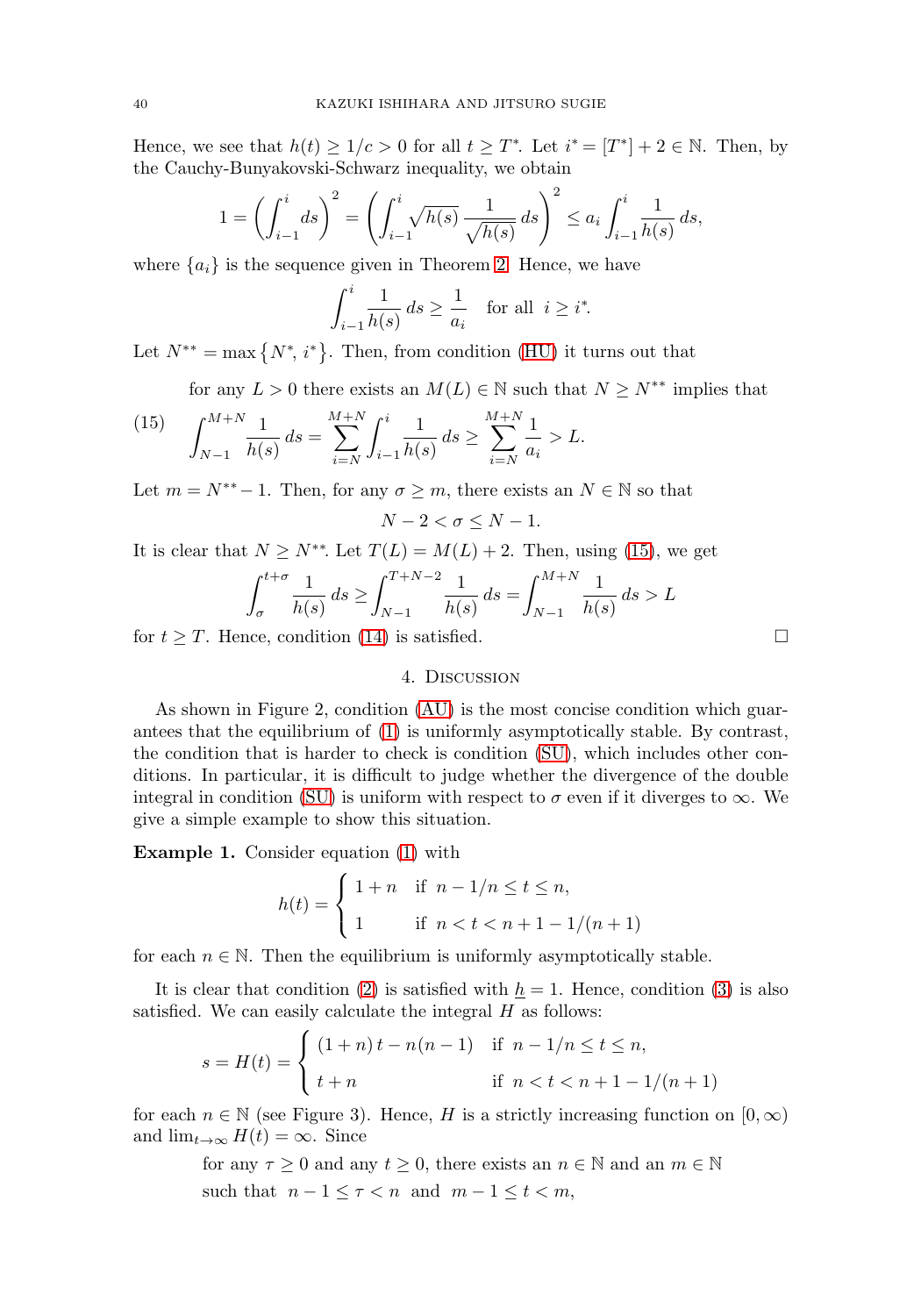

FIGURE 3. The graphs of the functions  $h$  and  $H$ 

we see that

$$
\int_{\tau}^{t+\tau} h(s)ds = H(t+\tau) - H(\tau) < H(m+n) - H(n-1)
$$
\n
$$
= 2(m+n) - 2(n-1) = 2(m+1) < 2(t+2).
$$

Let  $\varepsilon_0 = 1$  and  $m = 0$ . Then, we see that  $\tau \geq m$  implies that

$$
\frac{1}{t^{2-\varepsilon_0}} \int_{\tau}^{t+\tau} h(s)ds < \frac{2(t+2)}{t} \le 3 \quad \text{for } t \ge 4.
$$

This means that condition [\(AU\)](#page-5-0) holds. Hence, from the diagram for [UAS] shown in Figure 2, we see that the equilibrum is uniformly asymptotically stable.

Because condition [\(AU\)](#page-5-0) is satisfied, conditions [\(DU\)](#page-4-3), [\(HU\)](#page-5-2) and [\(SU\)](#page-4-1) are also satisfied as can be seen from the diagram for [UAS]. In this example, we can directly verify that conditions [\(DU\)](#page-4-3) and [\(HU\)](#page-5-2) hold. However, it would be difficult to show that condition [\(SU\)](#page-4-1) is satisfied.

Since H is a strictly increasing function diverging to  $\infty$ , the function  $H^{-1}$  is the inverse function of H. We can obtain the inverse function  $H^{-1}$  by a straightforward calculation as follows:

$$
t = H^{-1}(s) = \begin{cases} \frac{s + n(n-1)}{1+n} & \text{if } 2n - 1 - 1/n \le s \le 2n, \\ s - n & \text{if } 2n < s < 2n + 1 - 1/(n+1) \end{cases}
$$

for each  $n \in \mathbb{N}$  (see Figure 4). Hence, we see that

<span id="page-10-0"></span>(16) 
$$
H^{-1}(2n) = \frac{2n + n(n-1)}{1+n} = n;
$$

$$
H^{-1}(2n-1) = \frac{2n - 1 + n(n-1)}{1+n} = n - \frac{1}{1+n}.
$$

For any  $N \in \mathbb{N}$  and  $n \in \mathbb{N}$ , let

$$
P = \left[\frac{N+3}{2}\right] \in \mathbb{N} \quad \text{and} \quad p = \left[\frac{n}{2}\right] - 1.
$$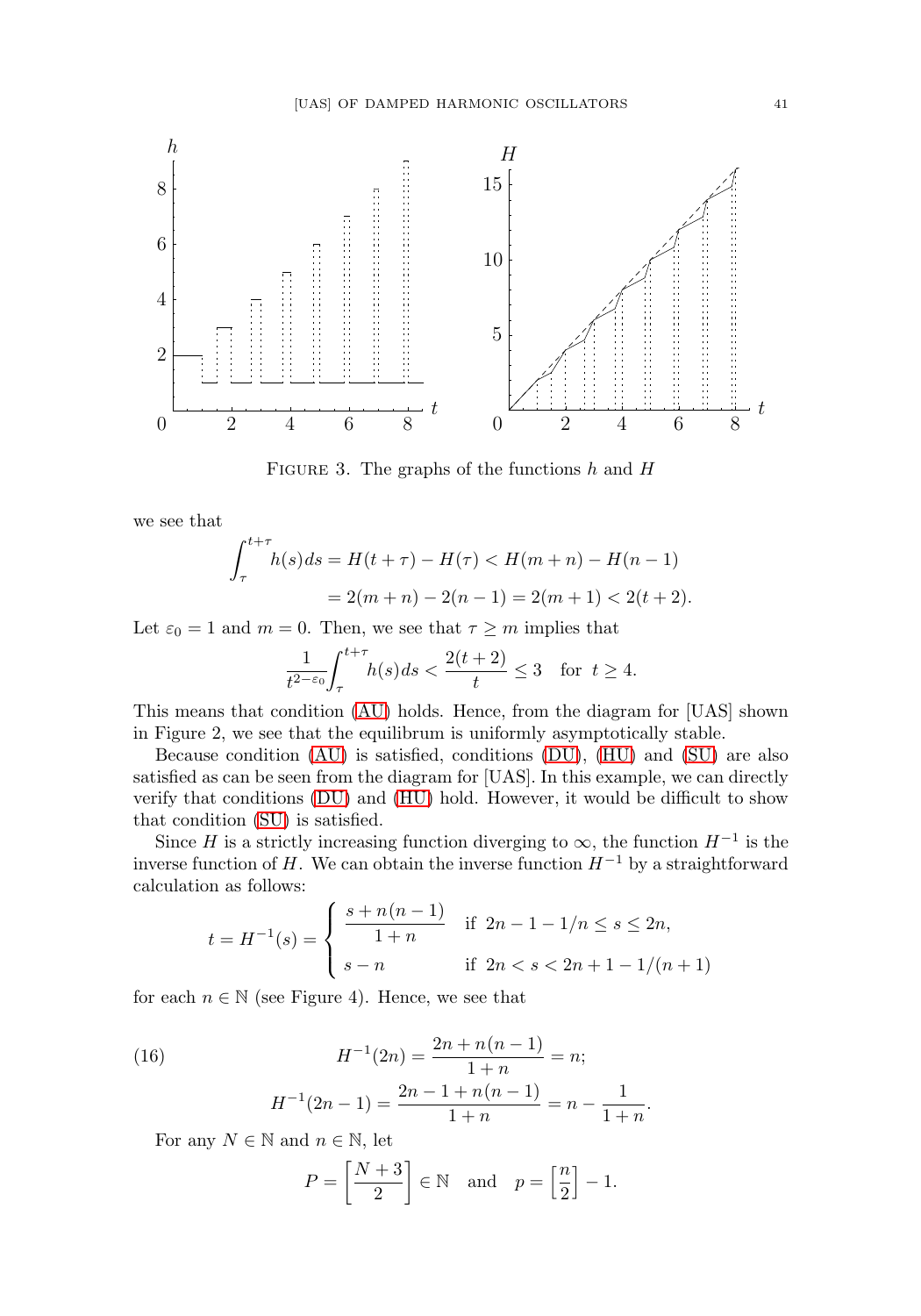

FIGURE 4. The graph of the inverse function  $H^{-1}$  of H

Then it follows that  $2P - 3 \le N < 2P - 1$  and  $2(p + P) - 1 \le n + N$ . Hence, we have

$$
\sum_{i=N}^{n+N} (H^{-1}(i) - H^{-1}(i-1))^2 > \sum_{i=2P-1}^{2(p+P)-1} (H^{-1}(i) - H^{-1}(i-1))^2
$$
  
= 
$$
\sum_{j=P}^{p+P} (H^{-1}(2j-1) - H^{-1}(2j-2))^2.
$$

It turns out from [\(16\)](#page-10-0) that

$$
\sum_{j=P}^{p+P} (H^{-1}(2j-1) - H^{-1}(2j-2))^2 = \sum_{j=P}^{p+P} \left(j - \frac{1}{1+j} - (j-1)\right)^2
$$

$$
= \sum_{j=P}^{p+P} \left(\frac{j}{1+j}\right)^2 \ge \sum_{j=P}^{p+P} \frac{1}{4} = \frac{1}{4}(p+1)
$$

$$
= \frac{1}{4} \left[\frac{n}{2}\right] > \frac{n-2}{8}.
$$

We therefore conclude that for any  $L > 0$ , there exists an  $M(L) = 8L + 2$  such that  $n \geq M$  implies that

$$
\sum_{i=N}^{n+N} \left( H^{-1}(i) - H^{-1}(i-1) \right)^2 > \frac{n-2}{8} > \frac{M-2}{8} = L;
$$

that is, condition [\(DU\)](#page-4-3) is satisfied with  $N^* = 1$ .

Recall that

$$
a_n = \int_{n-1}^n h(s)ds.
$$

In this example, it is clear that  $a_n = 2$  for all  $n \in \mathbb{N}$ . Hence, we obtain

$$
\sum_{i=N}^{n+N} \frac{1}{\int_{i-1}^{i} h(s)ds} = \frac{n+1}{2}.
$$

This means that condition [\(HU\)](#page-5-2) is satisfied with  $N^* = 1$ . Note that the damping coefficient  $h$  is piecewise continuous but not continuous. Since the differentiability of  $h$  is necessary to apply Theorem [3,](#page-5-5) we cannot show that the equilibrium is uniformly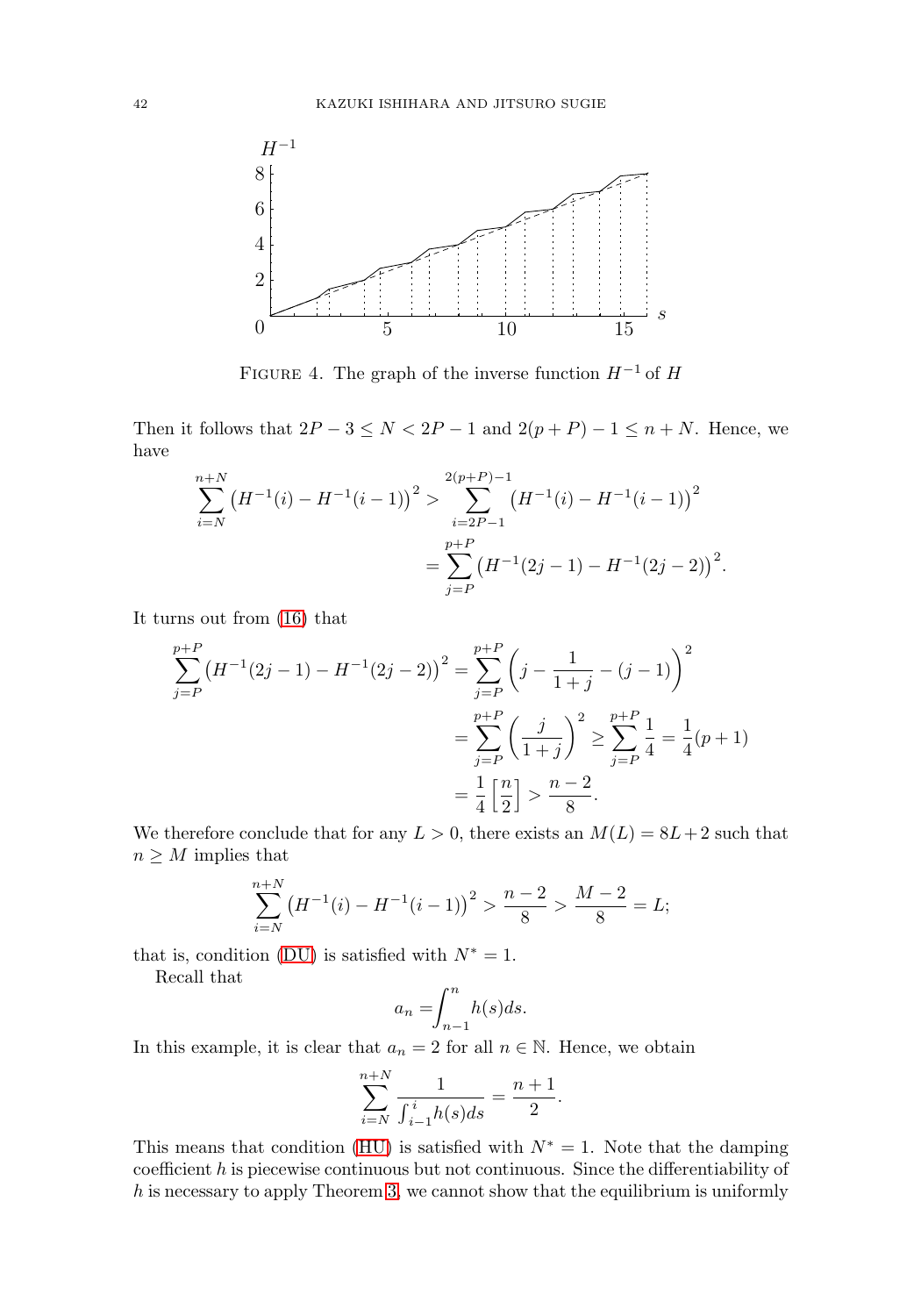asymptotically stable in Example [1](#page-9-1) only by satisfying the condition [\(HU\)](#page-5-2). Hence, there is room for improvement in the assumption of Theorem [3.](#page-5-5)

#### Appendix

We can improve the diagram for [AS] given in Section 1 as follows (compare with Figure 1):

$$
(3)
$$
\n
$$
\downarrow
$$
\n
$$
(A) \Longrightarrow(H)
$$
\n
$$
(3) \longrightarrow \Downarrow \quad \swarrow \leftarrow (3) \Longleftarrow (2)
$$
\n
$$
(D) \Longleftrightarrow(S) \Longleftrightarrow [AS]
$$
\n
$$
\uparrow \quad \uparrow
$$
\n
$$
\lim_{t \to \infty} H(t) = \infty \Longleftarrow (3)
$$

FIGURE 5. The marks " $\longrightarrow$ ", " $\implies$ ", " $\iff$ " and [AS] mean "addition to", "implies", "if and only if" and the asymptotic stability of [\(1\)](#page-0-0), respectively.

Because of limitations of space, we prove only the following relationship here.

<span id="page-12-0"></span>**Proposition 5.** Suppose that condition [\(3\)](#page-3-0) holds. Then condition [\(A\)](#page-1-2) implies condition [\(H\)](#page-2-1).

To prove Proposition [5,](#page-12-0) we need the following lemma, which is obtained by using an idea of Artstein and Infante [\[1\]](#page-13-0).

<span id="page-12-1"></span>**Lemma 6.** Let  $\{a_n\}$  be a sequence. If

there exist a 
$$
K > 0
$$
 and an  $m \in \mathbb{N}$  such that  
\n $a_n > 0$  for  $n \ge m$  and  $\sum_{i=m}^{\ell} a_i \le K\ell^2$  for  $\ell \ge m$ ,

then

$$
\sum_{i=m}^{\infty} \frac{1}{a_i} = \infty.
$$

*Proof.* For any fixed integer  $n \geq m$ , let  $b_j = a_{2^n + j} > 0$  with  $j = m, \ldots, 2^n$ . Then, by assumption, we have

$$
\sum_{j=m}^{2^n} b_j = \sum_{j=m}^{2^n} a_{2^n+j} = \sum_{i=2^n+m}^{2^{n+1}} a_i < \sum_{i=m}^{2^n+m-1} a_i + \sum_{i=2^n+m}^{2^{n+1}} a_i = \sum_{i=m}^{2^{n+1}} a_i \le 2^{2(n+1)} K.
$$

Hence, it follows from the Cauchy-Bunyakovski-Schwarz inequality that

$$
(2^{n} - m + 1)^{2} = \left(\sum_{j=m}^{2^{n}} \sqrt{b_{j}} \frac{1}{\sqrt{b_{j}}}\right)^{2} \le \sum_{j=m}^{2^{n}} b_{j} \sum_{j=m}^{2^{n}} \frac{1}{b_{j}} < 2^{2(n+1)} K \sum_{j=m}^{2^{n}} \frac{1}{b_{j}}.
$$

Thus, we obtain

$$
\sum_{j=m}^{2^n}\frac{1}{b_j} > \frac{(2^n-m+1)^2}{2^{2(n+1)}K}.
$$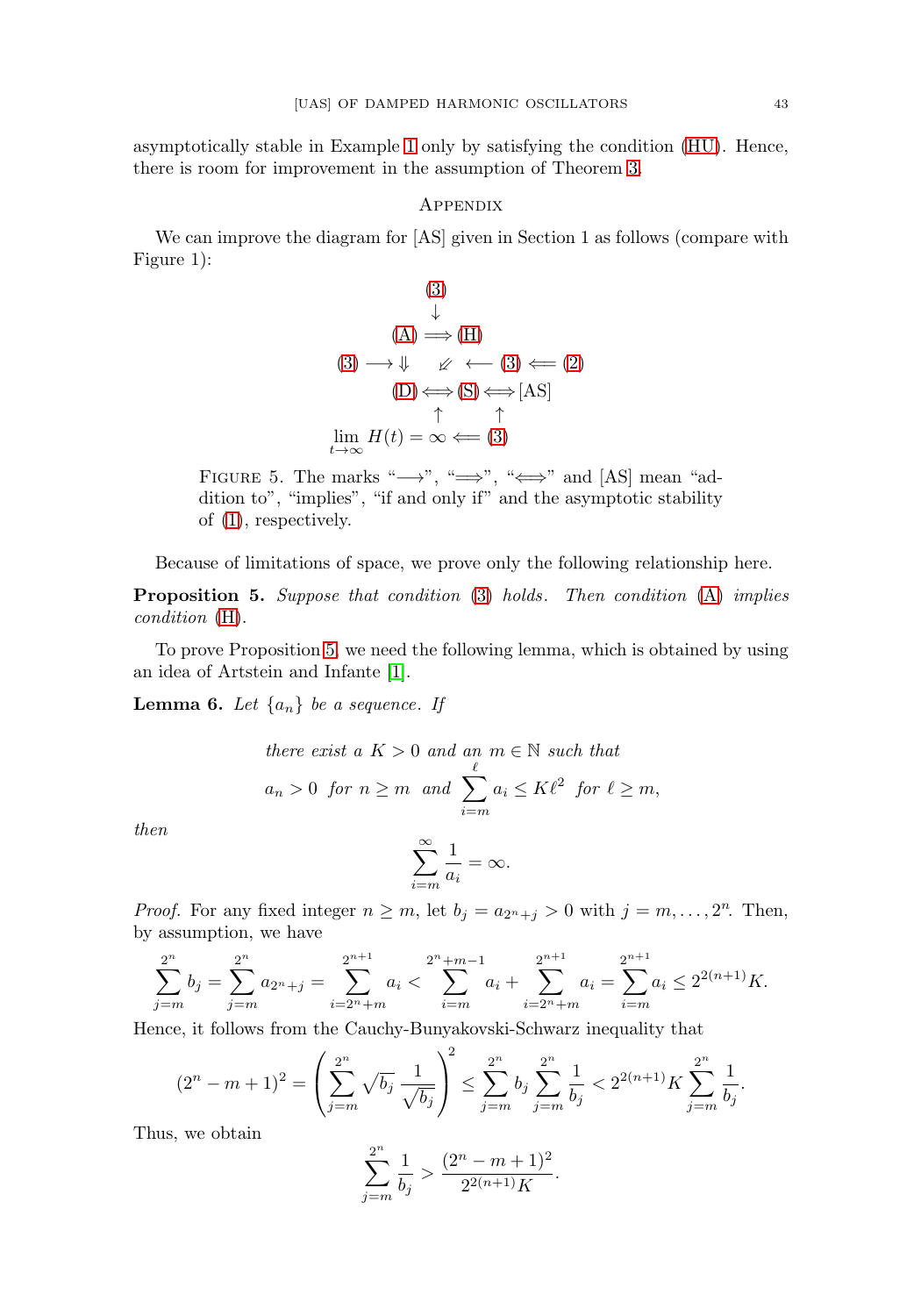We therefore conclude that

$$
\sum_{i=m}^{\infty} \frac{1}{a_j} > \sum_{k=0}^{2^m - 1} \frac{1}{a_{m+k}} + \sum_{n=m}^{\infty} \left( \sum_{j=m}^{2^n} \frac{1}{a_{2^n+j}} \right) > \sum_{n=m}^{\infty} \left( \sum_{j=m}^{2^n} \frac{1}{b_j} \right)
$$
  

$$
> \sum_{n=m}^{\infty} \frac{(2^n - m + 1)^2}{2^{2(n+1)}K} = \frac{1}{K} \sum_{n=m}^{\infty} \left( \frac{1 - (m-2)/2^n}{2} \right)^2.
$$
  
Since  $\frac{1 - (m-1)/2^n}{2} \nearrow \frac{1}{2}$  as  $n \to \infty$ , we see that  

$$
\sum_{i=m}^{\infty} \frac{1}{a_i} = \infty.
$$

This completes the proof.  $\Box$ 

We are ready to prove Proposition [5.](#page-12-0)

Proof of Proposition [5](#page-12-0). From condition [\(A\)](#page-1-2) it follows that

<span id="page-13-6"></span>(17) there exists a 
$$
K > 0
$$
 and a  $T_1 > 0$  such that  $\int_0^t h(s)ds < Kt^2$  for  $t \ge T_1$ .

Since  $h$  satisfies condition  $(3)$ , we see that

<span id="page-13-7"></span>(18) there exists a  $\nu > 0$  and a  $T_2 > 0$  such that  $\int_{t+1}^{t+1}$  $h(s)ds \geq \nu \ \text{ for } t \geq T_2.$ 

Let m be an integer satisfying  $m \ge \max\{T_1, T_2\}$ . Define

$$
a_n = \int_{n-1}^n h(s)ds.
$$

Then, from [\(17\)](#page-13-6) and [\(18\)](#page-13-7), it turns out that  $a_n \ge \nu > 0$  for  $n \ge m$  and

$$
\sum_{i=m}^{\ell} a_i = \int_{m-1}^{\ell} h(s)ds \le \int_0^{\ell} h(s)ds < K\ell^2
$$

for  $\ell \geq m$ . Hence, by Lemma [6,](#page-12-1) condition [\(H\)](#page-2-1) holds. The proof is complete.  $\Box$ 

#### **REFERENCES**

- <span id="page-13-0"></span>[1] Zvi Artstein and E. F. Infante, On the asymptotic stability of oscillators with unbounded damping, Quart. Appl. Math. **34** (1976/77), no. 2, 195–199, DOI 10.1090/qam/466789. M[R0466789](http://www.ams.org/mathscinet-getitem?mr=0466789)
- <span id="page-13-3"></span>[2] Andrea Bacciotti and Lionel Rosier, Liapunov functions and stability in control theory, 2nd ed., Communications and Control Engineering Series, Springer-Verlag, Berlin, 2005. M[R2146587](http://www.ams.org/mathscinet-getitem?mr=2146587)
- <span id="page-13-1"></span>[3] R. J. Ballieu and K. Peiffer, Attractivity of the origin for the equation  $\ddot{x} + f(t, x, \dot{x}) \dot{x}^{\alpha} \dot{x} + f(t, x, \dot{y}) \dot{x}^{\alpha} \dot{x}$  $g(x) = 0$ , J. Math. Anal. Appl. **65** (1978), no. 2, 321–332, DOI 10.1016/0022-247X(78)90183-X. M[R506309](http://www.ams.org/mathscinet-getitem?mr=506309)
- <span id="page-13-2"></span>[4] Luu Hoang Duc, Achim Ilchmann, Stefan Siegmund, and Peter Taraba, On stability of linear time-varying second-order differential equations, Quart. Appl. Math. **64** (2006), no. 1, 137– 151, DOI 10.1090/S0033-569X-06-00995-X. M[R2211381](http://www.ams.org/mathscinet-getitem?mr=2211381)
- <span id="page-13-4"></span>[5] A. Halanay, Differential equations: Stability, oscillations, time lags, Academic Press, New York-London, 1966. M[R0216103](http://www.ams.org/mathscinet-getitem?mr=0216103)
- <span id="page-13-5"></span>[6] Jack K. Hale, Ordinary differential equations, 2nd ed., Robert E. Krieger Publishing Co., Inc., Huntington, N.Y., 1980. M[R587488](http://www.ams.org/mathscinet-getitem?mr=587488)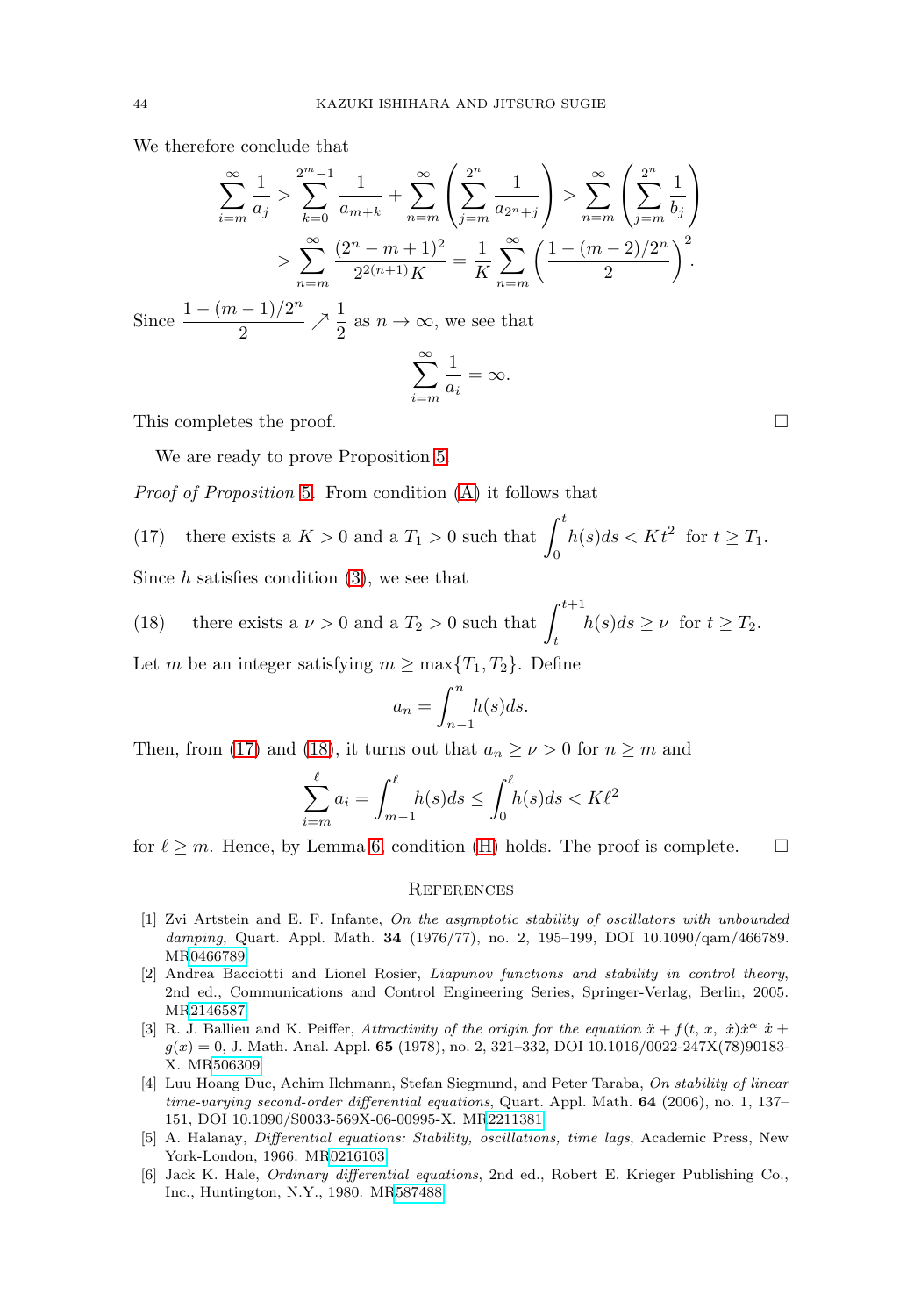- <span id="page-14-12"></span>[7] L. Hatvani, On partial asymptotic stability and instability. III. Energy-like Ljapunov functions, Acta Sci. Math. (Szeged) **49** (1985), no. 1-4, 157–167. M[R839935](http://www.ams.org/mathscinet-getitem?mr=839935)
- [8] László Hatvani, On the uniform attractivity of solutions of ordinary differential equations by two Lyapunov functions, Proc. Japan Acad. Ser. A Math. Sci. **67** (1991), no. 5, 162–167. M[R1114963](http://www.ams.org/mathscinet-getitem?mr=1114963)
- <span id="page-14-0"></span>[9] L. Hatvani, On the asymptotic stability for a two-dimensional linear nonautonomous differential system, Nonlinear Anal. **25** (1995), no. 9-10, 991–1002, DOI 10.1016/0362- 546X(95)00093-B. M[R1350721](http://www.ams.org/mathscinet-getitem?mr=1350721)
- [10] L. Hatvani, Integral conditions on the asymptotic stability for the damped linear oscillator with small damping, Proc. Amer. Math. Soc. **124** (1996), no. 2, 415–422, DOI 10.1090/S0002- 9939-96-03266-2. M[R1317039](http://www.ams.org/mathscinet-getitem?mr=1317039)
- <span id="page-14-8"></span>[11] László Hatvani, Tibor Krisztin, and Vilmos Totik, A necessary and sufficient condition for the asymptotic stability of the damped oscillator, J. Differential Equations **119** (1995), no. 1, 209–223, DOI 10.1006/jdeq.1995.1087. M[R1334491](http://www.ams.org/mathscinet-getitem?mr=1334491)
- [12] László Hatvani and Vilmos Totik, Asymptotic stability of the equilibrium of the damped oscillator, Differential Integral Equations **6** (1993), no. 4, 835–848. M[R1222304](http://www.ams.org/mathscinet-getitem?mr=1222304)
- <span id="page-14-1"></span>[13] A. O. Ignatyev, Stability of a linear oscillator with variable parameters, Electron. J. Differential Equations **17** (1997), 1–6. M[R1476064](http://www.ams.org/mathscinet-getitem?mr=1476064)
- <span id="page-14-11"></span>[14] V. M. Matrosov, On the stability of motion, J. Appl. Math. Mech. **26** (1963), 1337–1353, DOI 10.1016/0021-8928(62)90010-2. M[R0153934](http://www.ams.org/mathscinet-getitem?mr=0153934)
- <span id="page-14-9"></span>[15] Anthony N. Michel, Ling Hou, and Derong Liu, Stability of dynamical systems, Systems & Control: Foundations & Applications, Birkhäuser Boston, Inc., Boston, MA, 2008. Continuous, discontinuous, and discrete systems. M[R2351563](http://www.ams.org/mathscinet-getitem?mr=2351563)
- <span id="page-14-2"></span>[16] J. J. Levin and J. A. Nohel, Global asymptotic stability for nonlinear systems of differential equations and applications to reactor dynamics, Arch. Rational Mech. Anal. **5** (1960), 194– 211 (1960), DOI 10.1007/BF00252903. M[R0119524](http://www.ams.org/mathscinet-getitem?mr=0119524)
- <span id="page-14-13"></span>[17] Masakazu Onitsuka and Jitsuro Sugie, Uniform global asymptotic stability for half-linear differential systems with time-varying coefficients, Proc. Roy. Soc. Edinburgh Sect. A **141** (2011), no. 5, 1083–1101, DOI 10.1017/S0308210510000326. M[R2838369](http://www.ams.org/mathscinet-getitem?mr=2838369)
- <span id="page-14-3"></span>[18] Patrizia Pucci and James Serrin, Precise damping conditions for global asymptotic stability for nonlinear second order systems, Acta Math. **170** (1993), no. 2, 275–307, DOI 10.1007/BF02392788. M[R1226530](http://www.ams.org/mathscinet-getitem?mr=1226530)
- <span id="page-14-4"></span>[19] Patrizia Pucci and James Serrin, Asymptotic stability for intermittently controlled nonlinear oscillators, SIAM J. Math. Anal. **25** (1994), no. 3, 815–835, DOI 10.1137/S0036141092240679. M[R1271312](http://www.ams.org/mathscinet-getitem?mr=1271312)
- <span id="page-14-10"></span>[20] Nicolas Rouche, P. Habets, and M. Laloy, Stability theory by Liapunov's direct method, Applied Mathematical Sciences, Vol. 22, Springer-Verlag, New York-Heidelberg, 1977. M[R0450715](http://www.ams.org/mathscinet-getitem?mr=0450715)
- <span id="page-14-5"></span>[21] R. A. Smith, Asymptotic stability of  $x'' + a(t)x' + x = 0$ , Quart. J. Math. Oxford Ser. (2) 12 (1961), 123–126, DOI 10.1093/qmath/12.1.123. M[R0124582](http://www.ams.org/mathscinet-getitem?mr=0124582)
- <span id="page-14-14"></span>[22] Aaron Strauss and James A. Yorke, Perturbing uniform asymptotically stable nonlinear systems, J. Differential Equations **6** (1969), 452–483, DOI 10.1016/0022-0396(69)90004-7. M[R0252781](http://www.ams.org/mathscinet-getitem?mr=0252781)
- <span id="page-14-15"></span>[23] Aaron Strauss and James A. Yorke, Perturbing uniformly stable linear systems with and without attraction, SIAM J. Appl. Math. **17** (1969), 725–738, DOI 10.1137/0117066. M[R0252782](http://www.ams.org/mathscinet-getitem?mr=0252782)
- <span id="page-14-6"></span>[24] Jitsuro Sugie, Convergence of solutions of time-varying linear systems with integrable forcing term, Bull. Aust. Math. Soc. **78** (2008), no. 3, 445–462, DOI 10.1017/S000497270800083X. M[R2472280](http://www.ams.org/mathscinet-getitem?mr=2472280)
- [25] Jitsuro Sugie, Influence of anti-diagonals on the asymptotic stability for linear differential systems, Monatsh. Math. **157** (2009), no. 2, 163-176, DOI 10.1007/s00605-008-0030-x. M[R2504784](http://www.ams.org/mathscinet-getitem?mr=2504784)
- [26] Jitsuro Sugie, Global asymptotic stability for damped half-linear oscillators, Nonlinear Anal. **74** (2011), no. 18, 7151–7167, DOI 10.1016/j.na.2011.07.028. M[R2833701](http://www.ams.org/mathscinet-getitem?mr=2833701)
- <span id="page-14-7"></span>[27] Jitsuro Sugie, Saori Hata, and Masakazu Onitsuka, Global attractivity for half-linear differential systems with periodic coefficients, J. Math. Anal. Appl. **371** (2010), no. 1, 95–112, DOI 10.1016/j.jmaa.2010.04.035. M[R2660989](http://www.ams.org/mathscinet-getitem?mr=2660989)